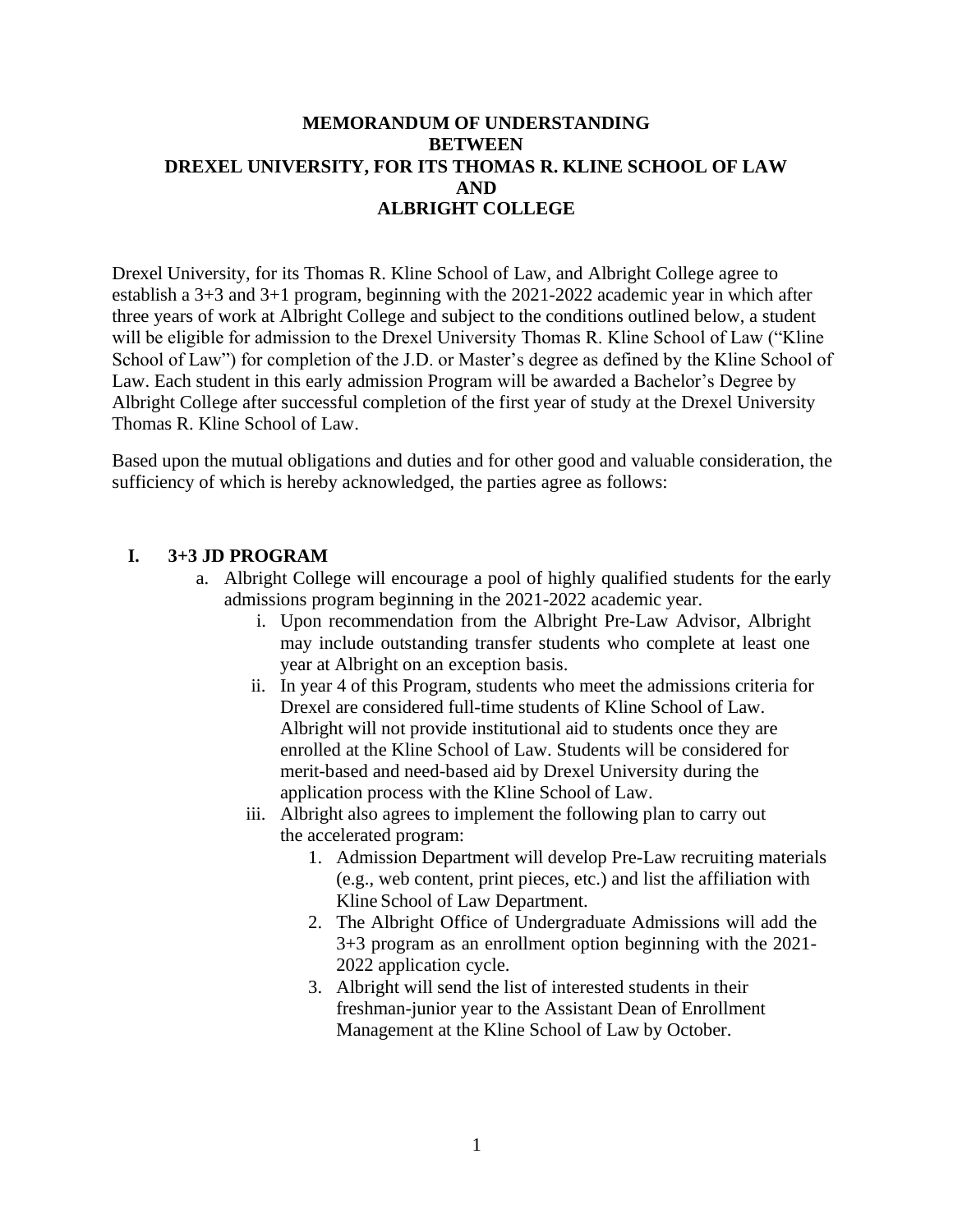- b. In this Program, Drexel University's Thomas R. Kline School of Law agrees to accept any candidate from Albright each year who meets the following eligibility requirements:
	- i. Submits a completed application to the Kline School of Law no later than March 1 of the calendar year in which the student plans to attend.
	- ii. Student is in good academic standing at Albright (i.e., not on academic probation);
	- iii. A cumulative grade point average, after completion of 24 courses, that meets or exceeds the median GPA of the most recent incoming class at the Kline School of law. A student with a lower cumulative GPA may be considered, but will not be automatically admitted;
	- iv. An LSAT score that meets or exceeds the median LSAT of the most recent entering class at the Kline School of Law. A lower LSAT may be considered but will not be automatically admitted. The LSAT will be taken by December 31st of the student's third year at Albright. Student may take the LSAT more than once;
	- v. Student is in good social standing (satisfactory student conduct record with no unresolved disciplinary issues) at Albright;
	- vi. Student has no record of student conduct violations nor any pending disciplinary charges at Albright
	- vii. As required of all admitted or re-admitted students to Kline School of Law, the student will be required to answer the criminal history disclosure question on the Kline School of Law application and may be subject to further review if there is a disclosure; note that a prior criminal history issue does not necessarily disqualify a student from admission to the Law School;
	- viii. Recommended by Albright Pre-Law Advisor; and
		- ix. Comply with seat deposit and other deadlines established by the Kline School of Law.
- c. Kline School of Law reserves the right to change its admissions requirements at any time; in the event of a change, Albright will be notified by Kline School of Law before new admissions requirements are made effective.
- d. Following acceptance to Kline School of Law, Albright students will be required to notify Kline School of Law of any material change to the accuracy and completeness of the information contained in their application prior to enrollment and matriculation at Kline School of Law.
- e. All candidates for this Program must, upon application, schedule an interview with the Assistant Dean of Enrollment Management at the Kline School of Law. This interview should be scheduled after the student has taken the LSAT, but the results of the LSAT need not be available at the time of the interview.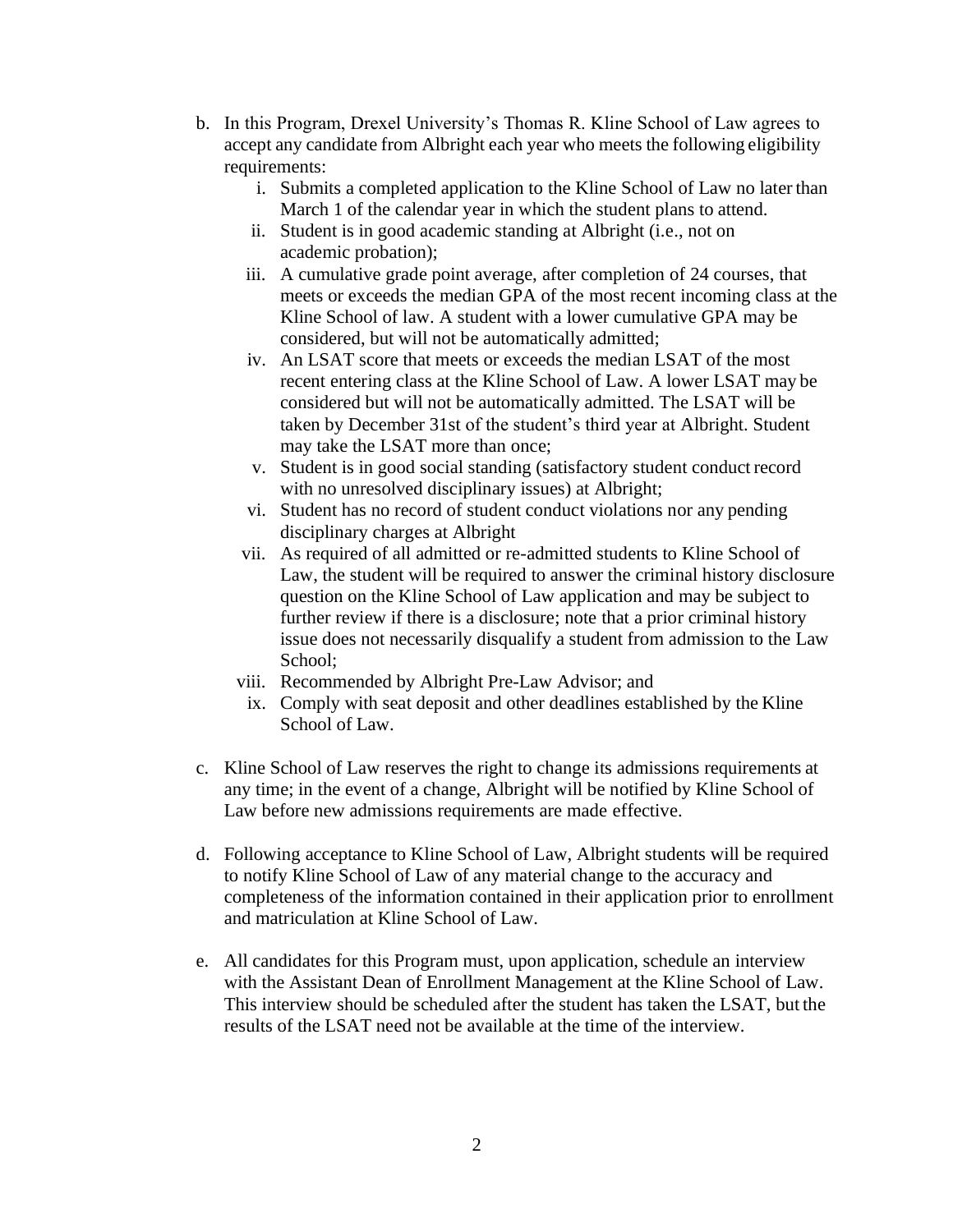## **II. 3+1 Master of Legal Studies Program**

- a. Albright will encourage a pool of qualified students for the early admissions program beginning in the 2021-2022 academic year.
- b. The MLS Program will be open to Albright students as well as any transfer students who may be recruited to participate.
- c. In year 4 of this Program, students who apply and meet the admissions criteria for the Kline School of Law are considered full-time students of the Kline School of Law.
- d. Albright also agrees to implement the following plan to carry out the accelerated program:
	- i. Admissions will develop MLS Program recruiting materials (e.g., web content, print pieces, etc.) and list the affiliation with Kline School of Law.
	- ii. The Albright Office of Undergraduate Admissions will add a  $3+1$ agreement as an enrollment option on all associated applications beginning with the 2021-2022 application cycle.
	- iii. Albright will send the list of interested students to the Assistant Dean of Enrollment Management at the Kline School of Law by October.
- e. In this MLS Program, Drexel University Thomas R. Kline School of Law agrees to accept any candidate from Albright College each year who meets the following eligibility requirements:
	- i. Submits a completed application to the Kline School of Law no later than March 1 of the calendar year in which the student plans to attend.
	- ii. Student is in good academic standing at Albright College (i.e., not on academic probation);
	- iii. A cumulative grade point average of 3.0 for three years (24 course units);
	- iv. Student has no record of student conduct violations nor any pending disciplinary charges at Albright College ; and
	- v. Comply with seat deposit and other deadlines established by the Kline School of Law.

No GRE or LSAT scores are required for admission.

## **III.** MISCELLANEOUS GENERAL TERMS:

a. **Use of Name; Copyrights; Intellectual Property.** The parties to this Agreement agree and acknowledge that Drexel owns the entire right, title and interest to the name "Drexel University" and all related identifying marks and Albright owns the entire right, titleandinteresttothename"Albright College"andallrelatedidentifyingmarks. Both parties acknowledge and agree that before using the other party's name(s) or identifyingmarkseitherinprintedmaterialdistributedtothepublicoronawebsite, for the purpose of describing the existence of the Program or for any other purpose, the partyseekingtousetheotherparty'sname(s)oridentifyingmarksshallobtain prior written approval.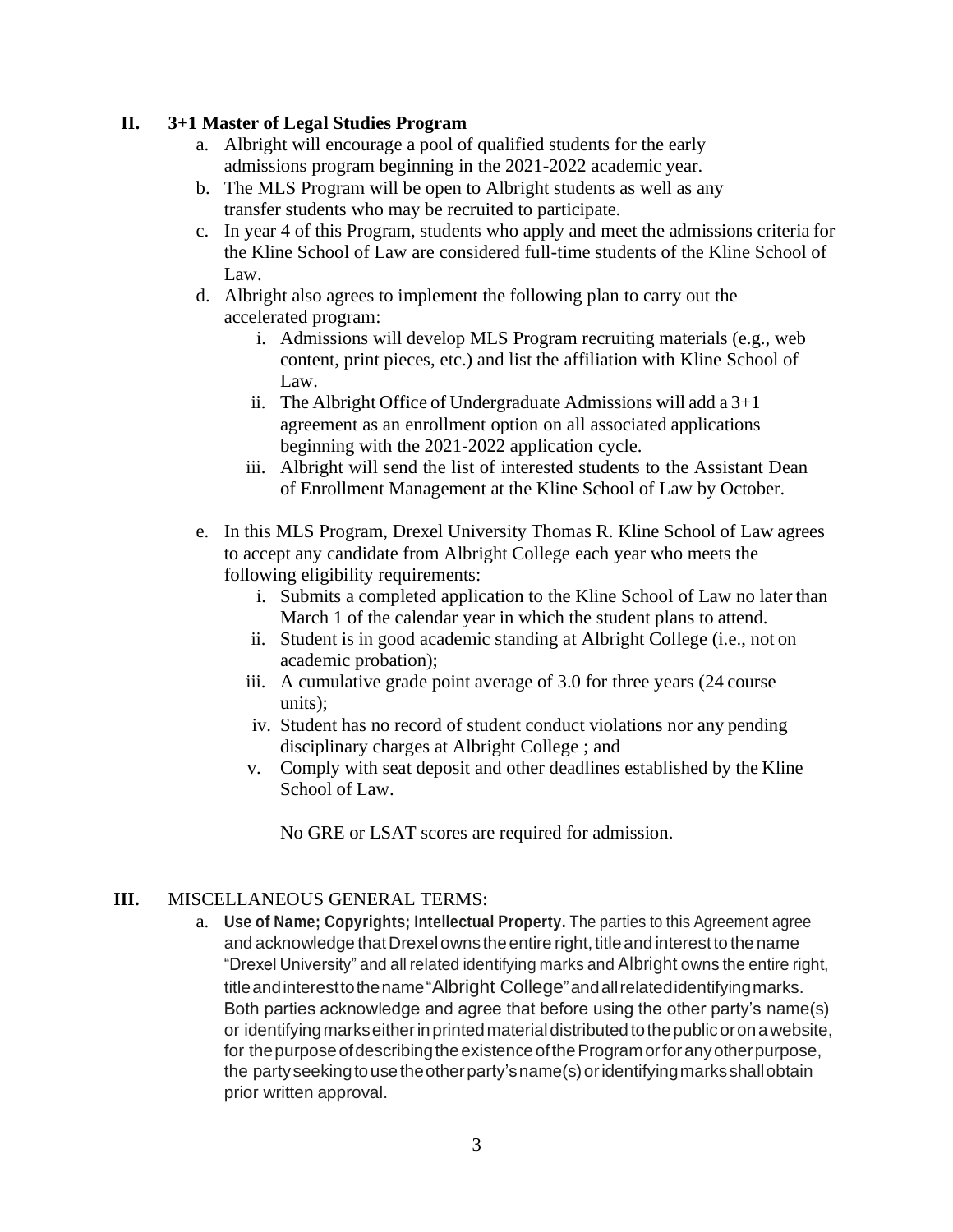b. This Agreement shall be reviewed at least every other year by the parties. Either party to this Agreement may cancel it with six months' written notice to the other party;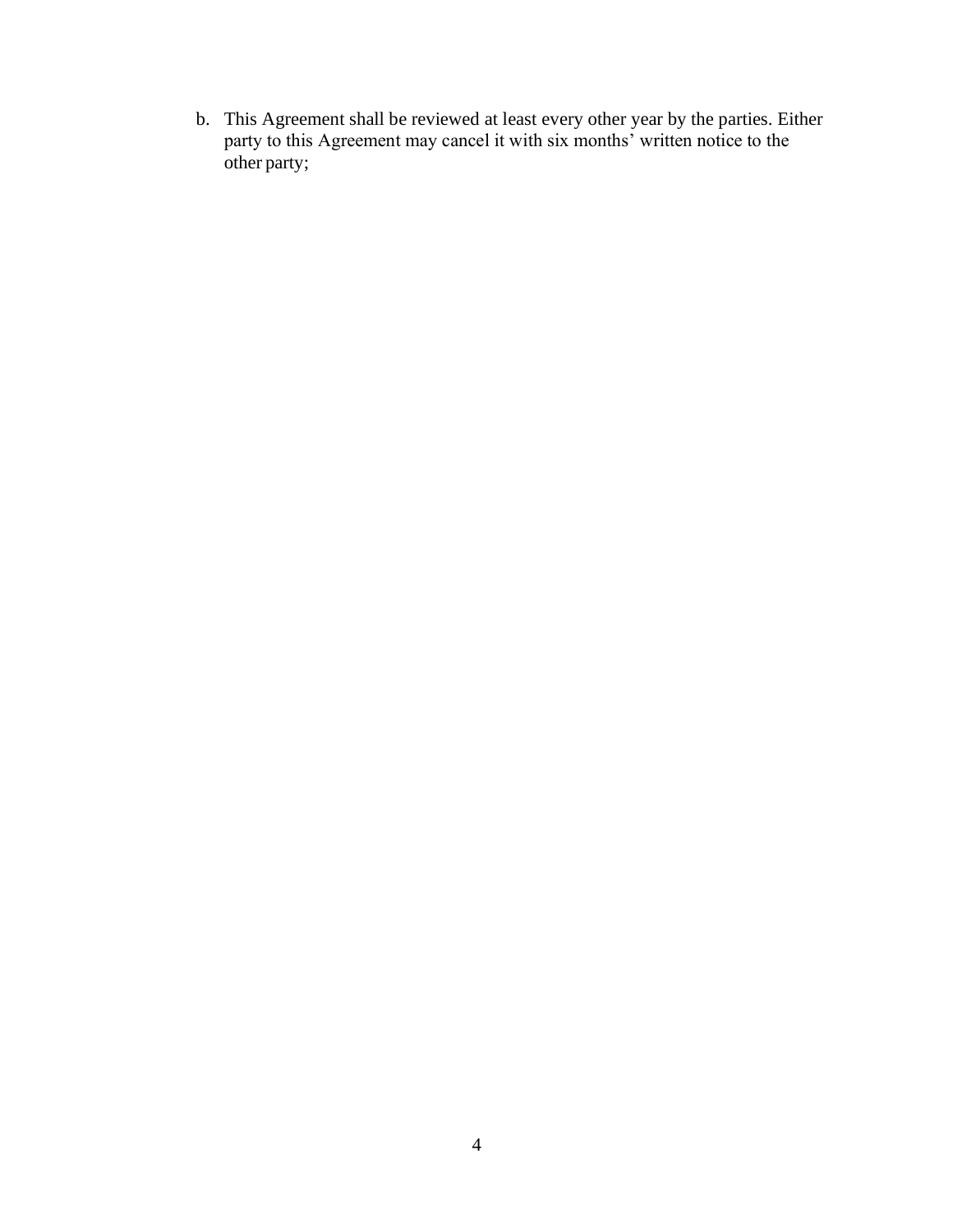however, any student who is enrolled in this Program at Albright at the time of said cancellation shall be entitled to any rights or privileges provided under the terms of this Agreement and the same will be honored by both Albright College and Drexel University's Thomas R. Kline School of Law.

- c. Albright shall have the exclusive authority to determine any entrance criteria for students seeking admission to this Program at Albright. Kline School of Law shall have exclusive authority to determine any entrance criteria relating to admission to the Law School.
- d. **Governing Law; Jurisdiction**. This Agreement shall be construed and enforced in accordance with the laws of the Commonwealth of Pennsylvania and the parties hereby submit to the exclusive jurisdiction of the courts located in the Eastern District of Pennsylvania for litigation of any disputes arising under this Agreement.
- e. **Entire Agreement; Modification**. This Agreement contains the entire agreement between the parties and cannot be amended or modified, except in a writing signed by both parties. The parties shall not be bound by any agreements, conditions, or representations not contained in this Agreement.
- f. **Nondiscrimination.** The parties agree to continue their respective policies of nondiscrimination based on Title VI of the Civil Rights Act of 1964 in regard to sex, aged, race, color, creed, and national origin, Title IX of the Education Amendments of 1972 and other applicable laws, as well as the provisions of the American with Disabilities Act. The parties further agree not to discriminate against students on the basis of sexual orientation, gender identity, veteran status or any other status protected by federal, state, or local law. The parties agree to cooperate with the each other in any investigation of claims of discrimination or harassment.
- g. **Assignment**. Neither Drexel nor Albright may assign this Agreement without prior written consent of the other party.
- h. **Severability**. The invalidity or unenforceability of any particular provision of this Agreement shall not affect the other provisions of this Agreement, and this Agreement shall be construed in all respects as if such invalid or unenforceable provision was omitted.
- i. **Authority**. Both parties represent and warrant that (i) each has the respective corporate or other power and authority to enter into this Agreement and to perform its obligations hereunder; (ii) the person who executes this Agreement on behalf of each of Drexel and Albright, respectively, has the necessary authority to bind Drexel and Albright; and (iii) neither the execution and delivery of this Agreement, nor the performance of its obligations hereunder, will constitute a violation of, a default under, or conflict with any term or provision of its respective certificate of incorporation, by-laws or other agreements to which it is bound.
- j. **Counterparts; Facsimile and Electronic Signatures**. Provided that all parties execute a copy of this Agreement, this Agreement may be executed in counterparts, each of which shall constitute an original, and all of which together shall constitute one and the same document. This Agreement may be executed by the parties and transmitted by facsimile or electronic transmission, and, if so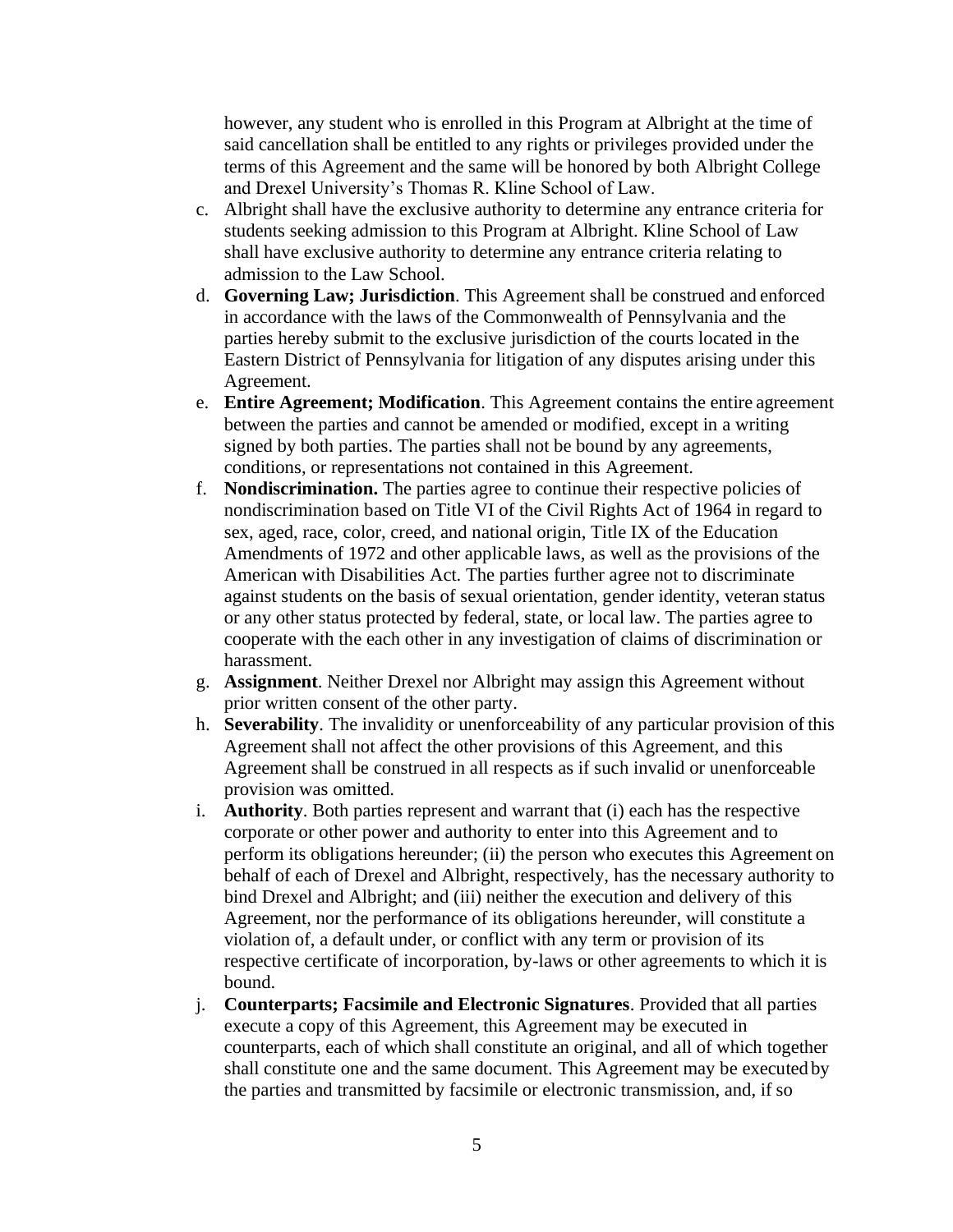executed and transmitted, shall be effective as if the parties had delivered an executed original of this Agreement

k. **Notices**. All notices and other communications pertaining to this Agreement shall be in writing and shall be deemed duly to have been given if personally delivered to the other party, sent by facsimile or if sent by the United States Postal Service certified mail, return receipt requested, postage prepaid or by Federal Express, United Parcel Service or other nationally-recognized overnight carrier. All notices or communications between Drexel and Service Provider pertaining to this Agreement shall be addressed as follows:

If to Drexel's Kline School of Law: 3320 Market Street, Suite 400 Office of the Dean Philadelphia, PA 19104

With a copy to: Drexel University Office of the General Counsel The Left Bank 3180 Chestnut Street Suite 101 Philadelphia, PA 19104

If to Albright College:

Karen A. Campbell, Ph.D. Provost and Senior Vice President for Academic Affairs Dean of the Faculty P. Kenneth Nase Chair of Biology Albright College 1622 N 13th St. Reading, PA 19604

Either party may change its notification address by giving written notice to that effect to the other party in the manner provided herein. Notices shall be effective upon receipt.